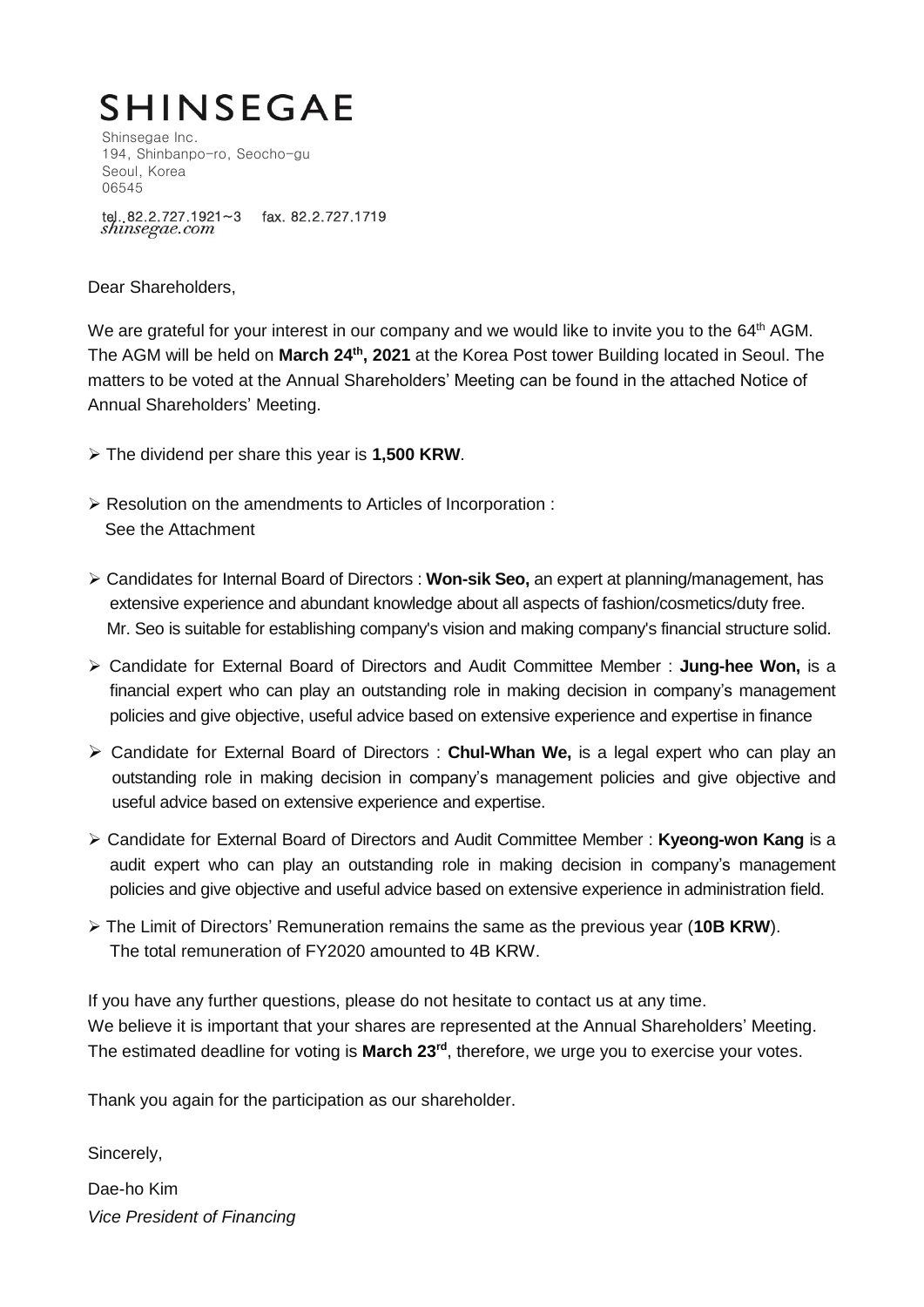# **SHINSEGAE**

Shinsegae Inc. 194, Sinbanpo-ro, Seocho-gu Seoul, Korea 06545

tel. 82.2.727.1921~3 fax. 82.2.727.1719 *shinsegae.com* 

## **NOTICE OF ANNUAL SHAREHOLDERS' MEETING**

- Date: Wednesday, March 24th, 2021
- Time: 9:00 am
- Place: 10F Korea Post tower Building Auditorium 70, Sogong-ro, Jung-gu, Seoul, Korea
- Agenda: Matters to be reported -
	- 1. Auditor's Report
	- 2. Business Report
	- 3. Report of Internal Accounting Control System
	- 4. Report of Transaction with the Largest Shareholder & Affiliates
	- Matters to be voted
		- 1. Approval of Financial Statements for the 64<sup>th</sup> Fiscal Year -including Statements of Appropriation of Retained Earnings & Consolidated Financial Statements
		- 2. Amendments to Articles of Incorporation
		- 3. Election of Directors
			- ㆍ Election of Internal Board of Director Seo Won Sik
			- ㆍ Election of External Board of Director Won Jung Hee
			- ㆍ Election of External Board of Director We Chul Whan
		- 4. Election of Audit Committee and Directors
			- ㆍ Election of Audit Committee and external board of Director Kang Kyeong Won
		- 5. Election of Audit Committee
			- Election of Audit Committee Won Jung Hee
		- 6. Limit of Directors' Remuneration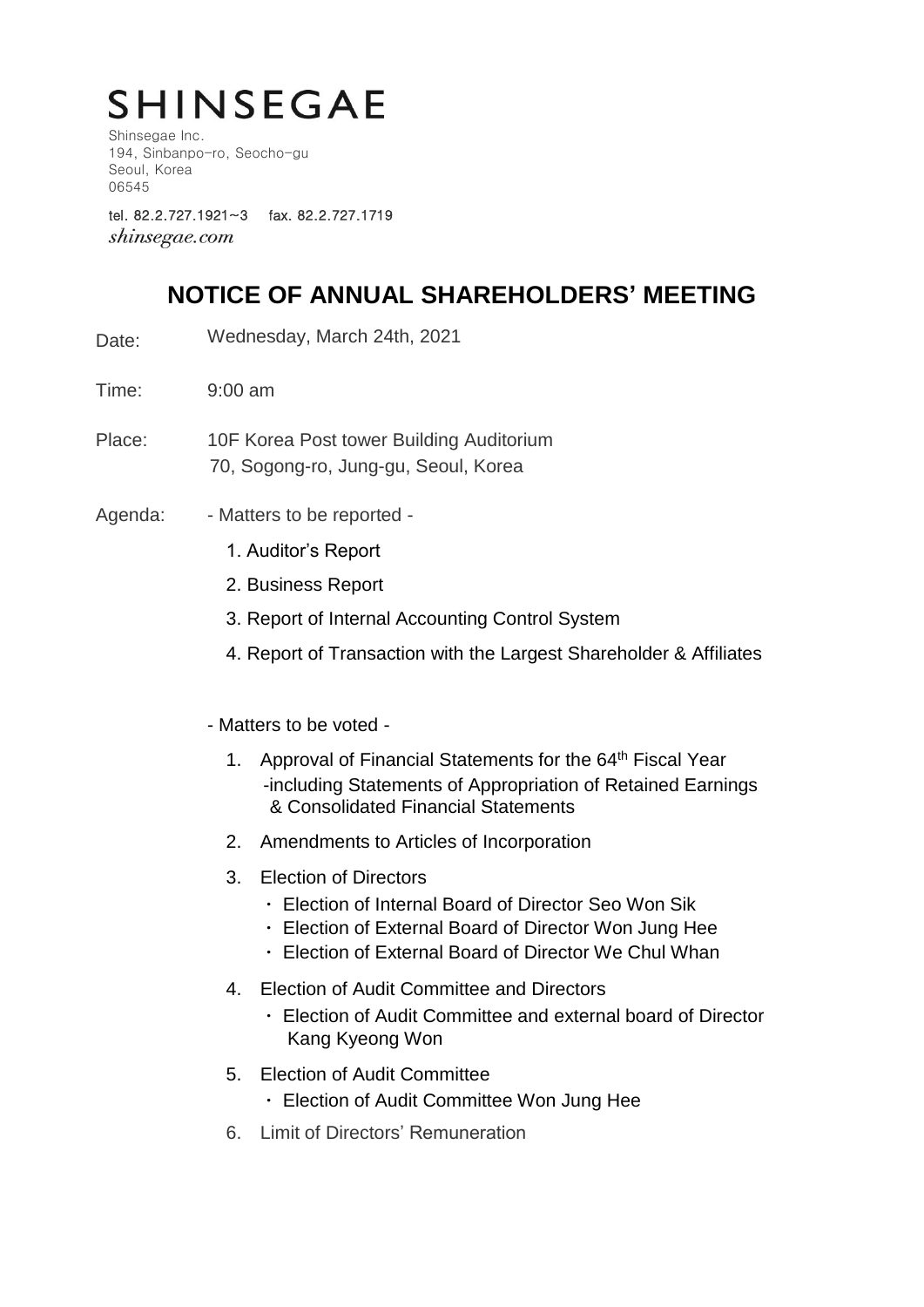## **Details of Agenda**

## **No. 1 : Approval of Non-Consolidated and Consolidated Financial Statements for the 64 th Fiscal Year**

## **1. Non-Consolidated Financial Statements**

| <b>Statements of Financial Position</b> |       |             |
|-----------------------------------------|-------|-------------|
| (KRW in Billions)                       | 2020  | <u>2019</u> |
| <b>Current Assets</b>                   | 480   | 401         |
| Non-current assets                      | 7,055 | 6,865       |
| <b>Total assets</b>                     | 7,535 | 7,266       |
| <b>Current Liabilities</b>              | 1,977 | 1,434       |
| Non-current liabilities                 | 1,926 | 2,061       |
| <b>Total liabilities</b>                | 3,903 | 3,495       |
| Capital Stock                           | 49    | 49          |
| Retained earnings                       | 3,005 | 2,792       |
| Other components of equity              | 262   | 247         |
| 3,633<br>3,771<br><b>Total equity</b>   |       |             |

| <b>Statement of Income</b>                   |              |       |
|----------------------------------------------|--------------|-------|
| (KRW in Billions)                            | 2020         | 2019  |
| <b>Sales</b>                                 | 1,460        | 1,558 |
| Cost of sales                                | 293          | 285   |
| <b>Gross profit</b>                          | <u>1,167</u> | 1,273 |
| Selling, general and administrative expenses | 1,040        | 1,051 |
| <b>Operating profit</b>                      | <u> 127</u>  | 222   |
| Profit before income tax                     | 188          | 946   |
| Income tax expense                           | (52)         | 240   |
| <b>Net Income</b>                            | 240          | 706   |

| <b>Statement of Comprehensive Income</b>         |      |      |
|--------------------------------------------------|------|------|
| (KRW in Billions)                                | 2020 | 2019 |
| Profit for the period                            | 240  | 706  |
| Other comprehensive income(loss)                 | 12   | (31) |
| Total comprehensive income for the period<br>253 |      | 675  |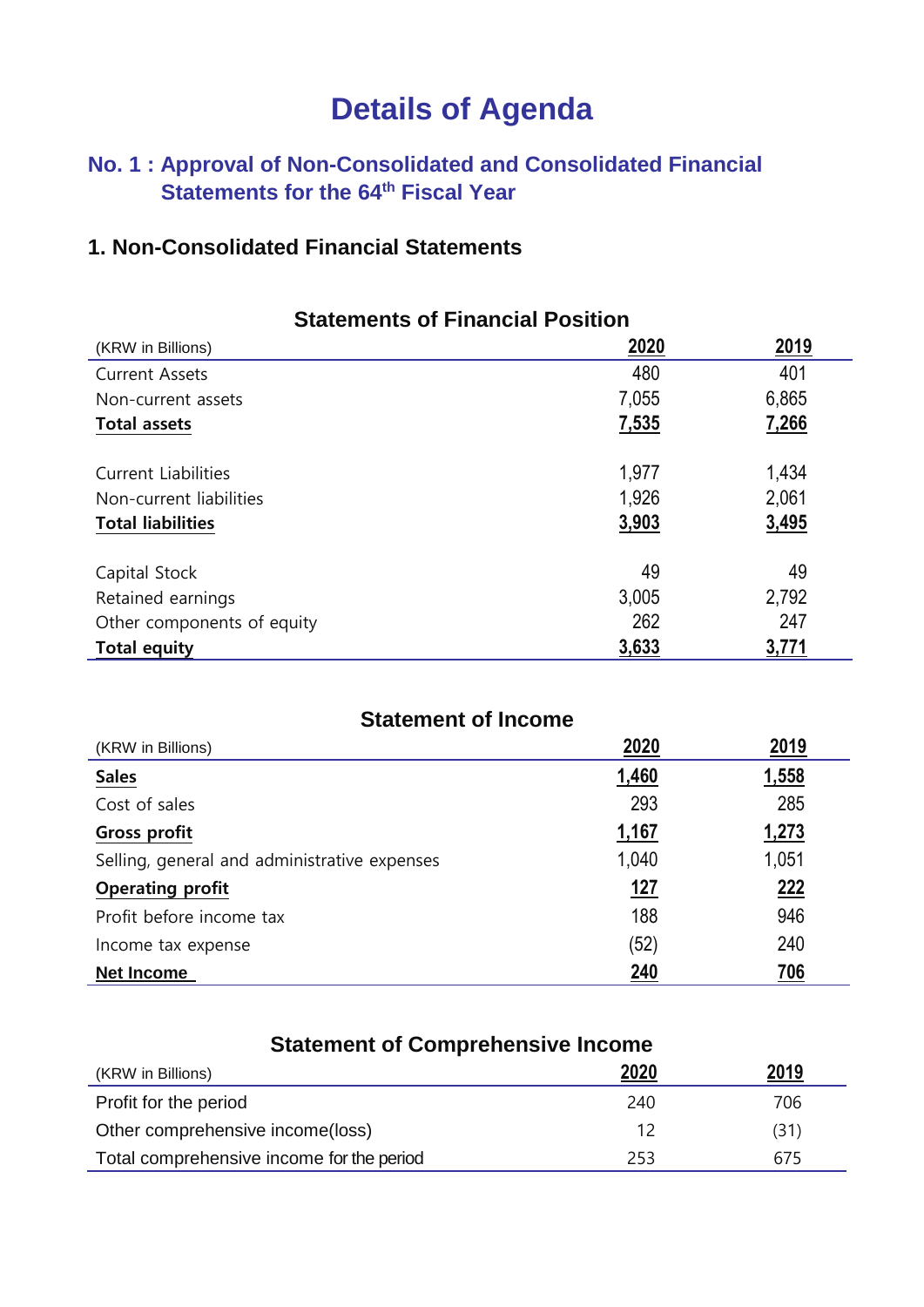| (KRW in Millions)                                       | 2020    | 2019     |
|---------------------------------------------------------|---------|----------|
| Retained earnings before appropriations:                | 232,954 | 674,136  |
| Unappropriated Retained earnings from the previous year |         | (16,005) |
| Other Comprehensive Income                              | 232,954 | 690,141  |
|                                                         |         |          |
| <b>Appropriations:</b>                                  | 232,954 | 674,135  |
| Legal reserve of retained earnings                      |         |          |
| 218,200<br>Reserve for business expansion               |         | 654,463  |
| Other capital adjustment                                |         |          |
| Cash dividends Per Share: 1,500 KRW                     | 14,755  | 19,673   |

## **Statement of Appropriations of Retained Earnings**

Unappropriated retained earnings to be carried forward to the subsequent year - -

| <b>Statement of Changes in Equity</b> |              |  |
|---------------------------------------|--------------|--|
| (KRW in Billions)                     | <b>Total</b> |  |
| Balance as of Jan 1st, 2019           | 3,124        |  |
| Total Comprehensive Income            | 675          |  |
| <b>Annual Dividends</b>               | (20)         |  |
| Issuance of Perpetual Bond etc        | (8)          |  |
| Balance as of Dec 31, 2019            | 3,771        |  |
|                                       |              |  |
| Balance as of Jan 1, 2020             | 3,771        |  |
| Total Comprehensive Income            | 240          |  |
| <b>Annual Dividends</b>               | (20)         |  |
| Issuance of Perpetual Bond etc        | (5)          |  |
| Balance as of Dec 31, 2020            | 3,633        |  |

## **Statement of Cash Flows**

| (KRW in Billions)                                    | 2020 | 2019  |
|------------------------------------------------------|------|-------|
| Cash flows from operating activities                 |      |       |
| 268<br>Net cash generated from operating activities  |      | 309   |
| Cash flows from investing activities                 |      |       |
| (351)<br>Net cash used in investing activities       |      | 179)  |
| Cash flows from financing activities                 |      |       |
| Net cash generated from financing activities         | 223  | (274) |
| Net increase in cash and cash equivalents            | 140  | (144) |
| Cash and cash equivalents (Beginning of the period)  | 71   | 215   |
| 211<br>Cash and cash equivalents (End of the period) |      | 71    |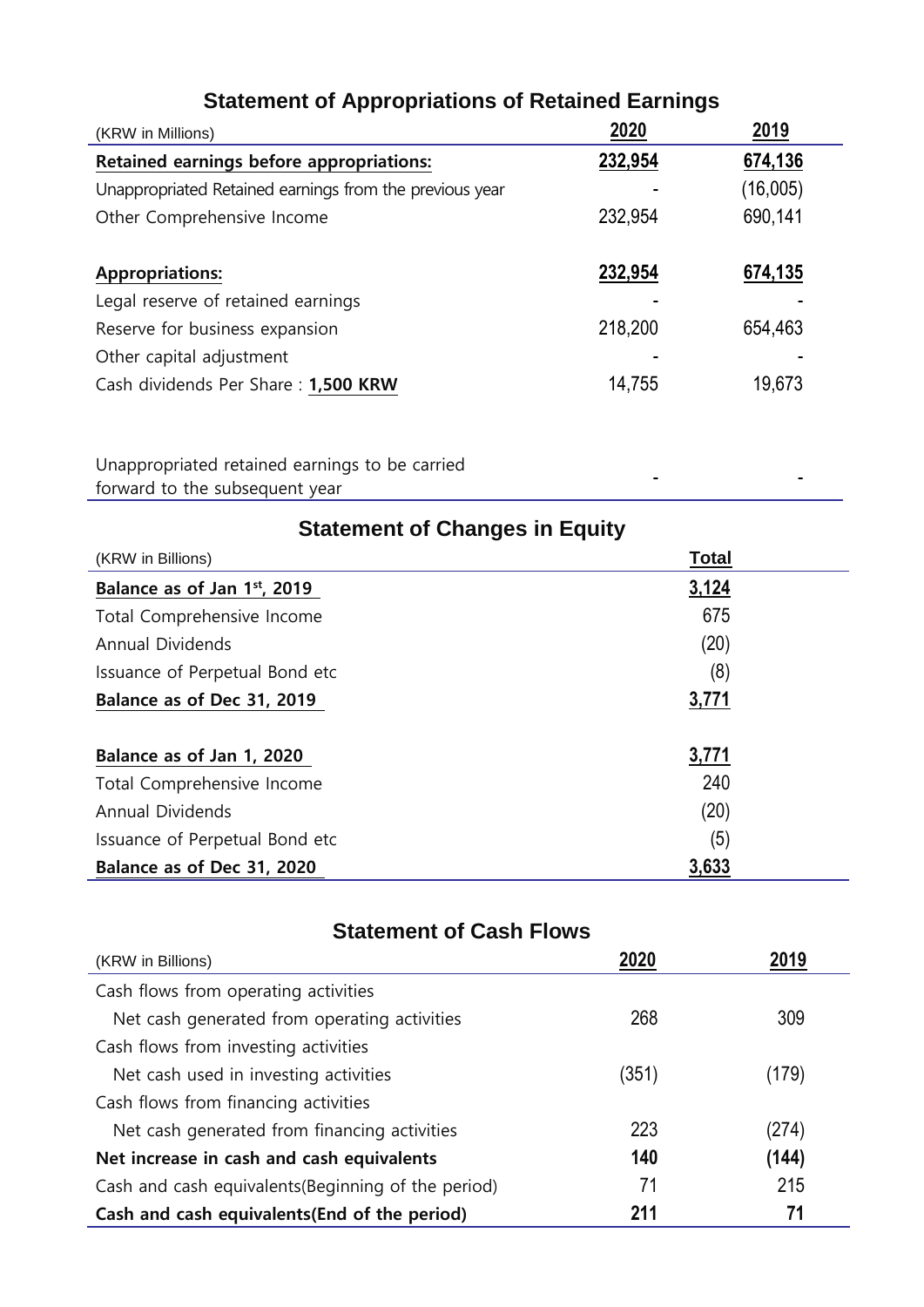## **2. Consolidated Financial Statements**

| (KRW in Billions)          | 2020   | 2019   |
|----------------------------|--------|--------|
| <b>Current Assets</b>      | 1,670  | 1,831  |
| Non-current assets         | 11,093 | 11,187 |
| <b>Total assets</b>        | 12,763 | 13,018 |
| <b>Current Liabilities</b> | 3,520  | 3,173  |
| Non-current liabilities    | 4,192  | 4,330  |
| <b>Total liabilities</b>   | 7,712  | 7,503  |
| Capital Stock              | 49     | 49     |
| Retained earnings          | 2,782  | 2,921  |
| Other components of equity | 261    | 245    |
| Non-Controlling Interest   | 1,615  | 1,589  |
| <b>Total equity</b>        | 5,051  | 5,515  |

## **Statements of Financial Position**

### **Statement of Income**

| (KRW in Billions)                            | 2020  | 2019       |
|----------------------------------------------|-------|------------|
| <b>Sales</b>                                 | 4,769 | 6,394      |
| Cost of sales                                | 2,369 | 3,126      |
| <b>Gross profit</b>                          | 2,400 | 3,268      |
| Selling, general and administrative expenses | 2,312 | 2,800      |
| <b>Operating profit</b>                      | 88    | <u>468</u> |
| Profit before income tax                     | (117) | 798        |
| Income tax expense                           | (42)  | 205        |
| <b>Net Profit</b>                            | (75)  | <u>593</u> |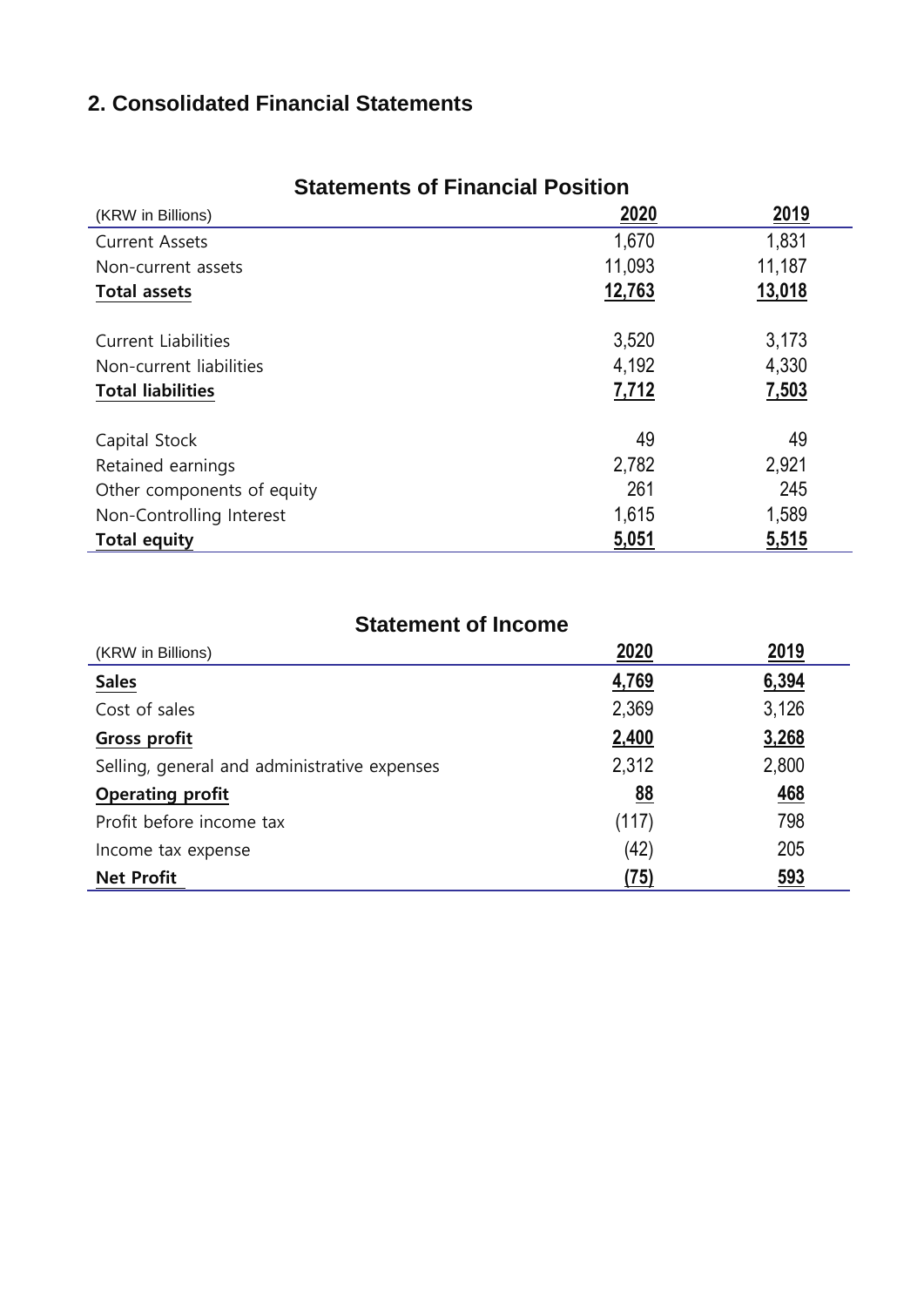| <b>Statement of Comprehensive Income</b>  |      |      |
|-------------------------------------------|------|------|
| (KRW in Billions)                         | 2020 | 2019 |
| Profit for the period                     | (75) | 593  |
| Other comprehensive income(loss)          | 9    | (40) |
| Total comprehensive income for the period | (66) | 553  |
| Comprehensive income attribute to:        |      |      |
| Owners of parents                         | (99) | 488  |
| Non-controlling interests                 | 33   | 65   |

## **Statement of Changes in Equity**

| (KRW in Billions)                         | <b>Total</b> |
|-------------------------------------------|--------------|
| Balance as of Jan 1st, 2019               | 4,999        |
| Total Comprehensive Income                | 553          |
| Annual Dividends                          | (29)         |
| Others (Issuance of perpetual bonds etc.) | (8)          |
| Balance as of Dec 31, 2019                | 5,515        |
|                                           |              |
| Balance as of Jan 1, 2020                 | 5,515        |
| Total Comprehensive Income                | (66)         |
| Annual Dividends                          | (30)         |
| Acquisition of subsidiary's shares        | (50)         |
| Change in consolidation scope             | 4            |
| Others (Issuance of perpetual bonds etc.) | (322)        |
| Balance as of Dec 31, 2020                | <u>5,051</u> |

## **Statement of Cash Flows**

| (KRW in Billions)                                   |            |       |
|-----------------------------------------------------|------------|-------|
| Cash flows from operating activities                |            |       |
| 644<br>Net cash generated from operating activities |            | 790   |
| Cash flows from investing activities                |            |       |
| (389)<br>Net cash used investing activities         |            | (71)  |
| Cash flows from financing activities                |            |       |
| Net cash generated from financing activities        | (44)       | (894) |
| Net increase in cash and cash equivalents           | 211        | (175) |
| Cash and cash equivalents (Beginning of the period) | 178        | 352   |
| Cash and cash equivalents (End of the period)       | 389<br>178 |       |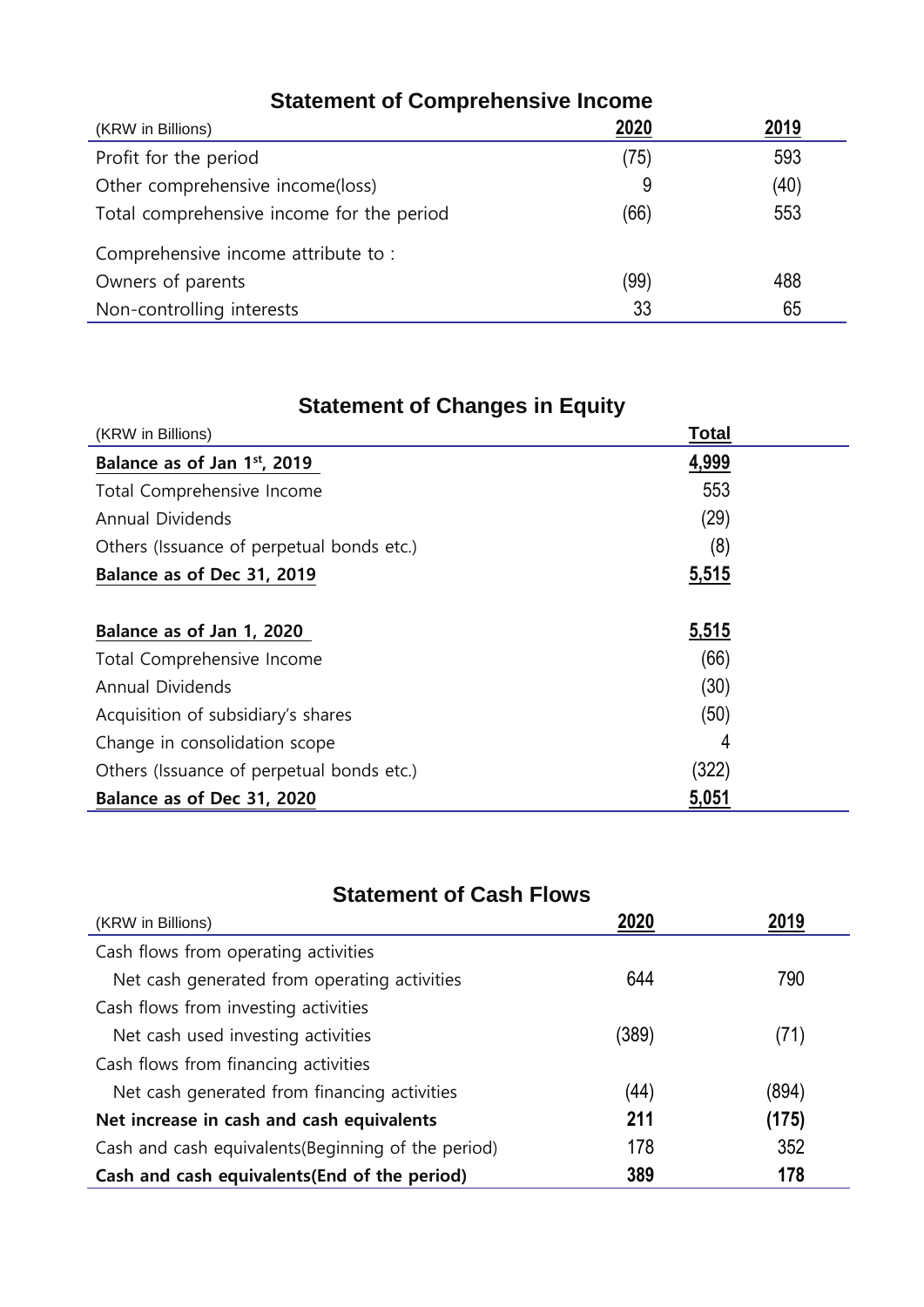## **No. 2 : Amendments to Articles of Incorporation**

#### 1. **Purpose of Amendments**

#### **Article 2 (Purpose)**

**To add** "Advertising, advertising agency and other advertising business" "Display, sales, agency, rental and consult about artwork business" to purpose of new business

#### **Article 9-2, 14, 15-2, 17, 42 (Related to Record date)**

Change the record date from last day of fiscal year to determined by board of directors

#### **Article 38-2 (Composition of Audit committee)**

Appointing audit committee member from directors separately from other directors. Resolved with the majority vote from the shareholders in attendance when the voting right exercised electronically

#### **2. Current & Amended**

|                     | Current                                                                                                   | Amended                                                                                                                                                            |
|---------------------|-----------------------------------------------------------------------------------------------------------|--------------------------------------------------------------------------------------------------------------------------------------------------------------------|
| Article 2 (purpose) |                                                                                                           |                                                                                                                                                                    |
|                     | The company bases its purpose<br>on the following business areas:                                         | (Unchanged)                                                                                                                                                        |
|                     | $1 - 36$ (unchanged)<br>37. All the subsidiary business<br>and investment related to above<br>each number | $1 - 36$ (unchanged)<br>37. Advertising, advertising agency,<br>and other advertising business<br>38. Display, sales, rental and consult<br>about artwork business |
|                     |                                                                                                           | 39. All the subsidiary business<br>and investment related to above<br>each number                                                                                  |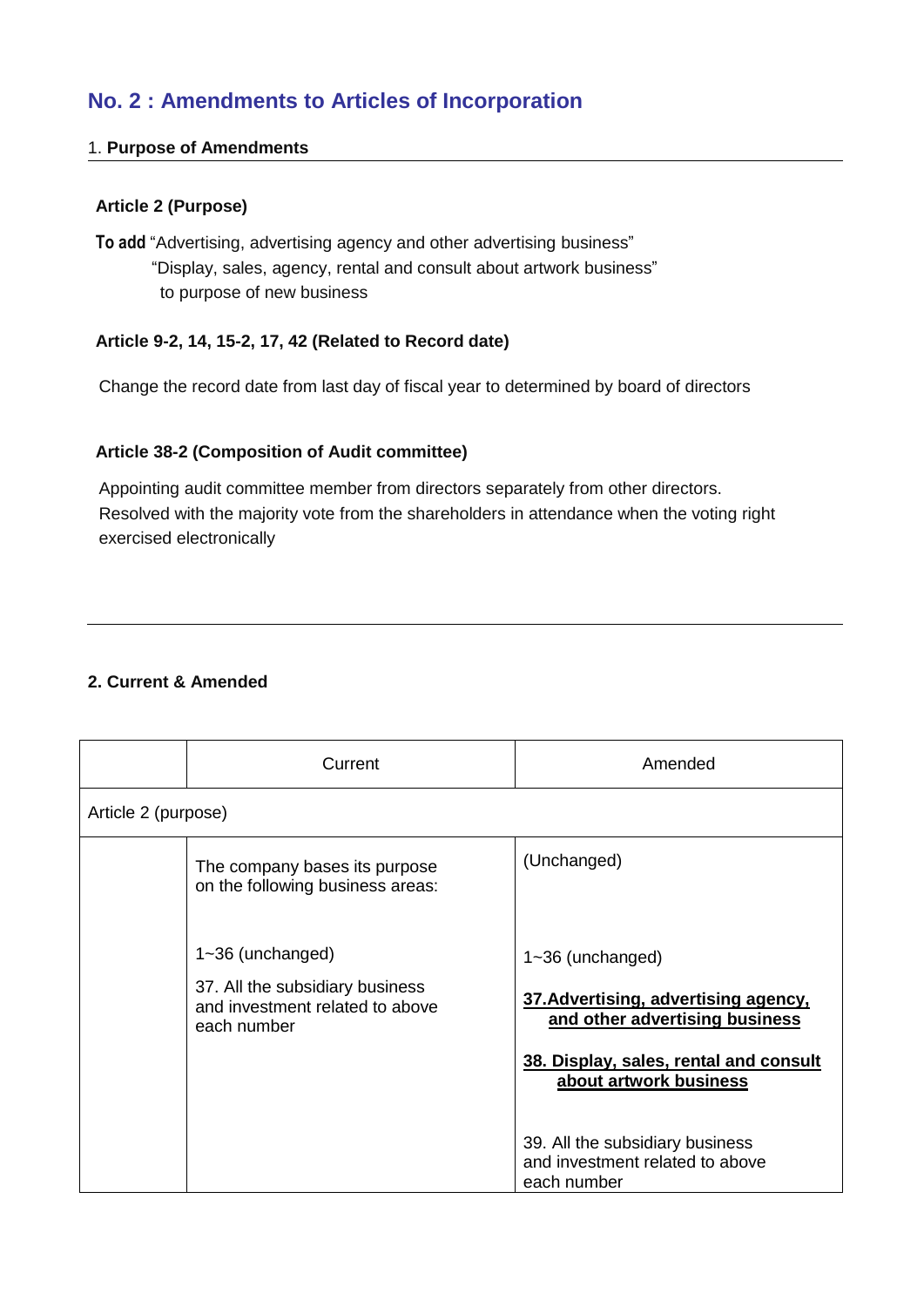| Article 7-2 (Number and details of Preferred Shares) |                                                                                                                                                                                                                                                                                                                                                                                                                                                                                                                                                                                                                                          |                                                                                                                                                                                                                                                                                                                                                                                                                                                                                                                                                                    |
|------------------------------------------------------|------------------------------------------------------------------------------------------------------------------------------------------------------------------------------------------------------------------------------------------------------------------------------------------------------------------------------------------------------------------------------------------------------------------------------------------------------------------------------------------------------------------------------------------------------------------------------------------------------------------------------------------|--------------------------------------------------------------------------------------------------------------------------------------------------------------------------------------------------------------------------------------------------------------------------------------------------------------------------------------------------------------------------------------------------------------------------------------------------------------------------------------------------------------------------------------------------------------------|
|                                                      | 7) The period of existence for preferred<br>shares shall be determined by the Board<br>of Directors at the time of issuance<br>within the period of three (3) years to ten<br>(10) years from the issuance date, and<br>shall be converted to common shares<br>upon the expiration of this period.<br>Provided, that if any specified dividends<br>is not distributed during the above<br>period, the period shall be extended until<br>the specified dividend is terminated. In<br>such cases the provision of Article 9-2<br>shall apply mutatis mutandis to the<br>distribution of dividends on the shares<br>issued upon conversion. | 7 The period of existence for preferred<br>shares shall be determined by the Board<br>of Directors at the time of issuance<br>within the period of three (3) years to ten<br>(10) years from the issuance date, and<br>shall be converted to common shares<br>upon the expiration of this period.<br>Provided, that if any specified dividends<br>is not distributed during the above<br>period, the period shall be extended until<br>the specified dividend is terminated.<br><b>Deleted</b>                                                                     |
|                                                      | Article 9-2 (Equal Dividends)                                                                                                                                                                                                                                                                                                                                                                                                                                                                                                                                                                                                            |                                                                                                                                                                                                                                                                                                                                                                                                                                                                                                                                                                    |
|                                                      | If the Company issues new shares by<br>paid-in capital increase, capital increase<br>consideration,<br>without<br>share<br>or<br>dividends, the dividend on profits for new<br>shares shall be deemed to have been<br>issued at the end of fiscal<br>year<br>immediately preceding the fiscal year to<br>which the new shares concerned were<br>issued. Provided, that the dividend shall<br>be assessed in proportion to such period<br>of existence for redeemable preferred<br>shares.                                                                                                                                                | The Company shall distribute equal<br>dividends regardless of the issuing<br>date for the same type of shares<br>including<br>shares<br>the<br><b>issued</b><br>or<br>converted as of the record date of the<br>dividend.                                                                                                                                                                                                                                                                                                                                          |
| Article 9-3 (Share Option)                           |                                                                                                                                                                                                                                                                                                                                                                                                                                                                                                                                                                                                                                          |                                                                                                                                                                                                                                                                                                                                                                                                                                                                                                                                                                    |
|                                                      | (7)<br>Article 9-2 shall apply mutatis<br>mutandis to the dividend of the profit<br>gained from the new shares as a result<br>of an exercise of share options.                                                                                                                                                                                                                                                                                                                                                                                                                                                                           | 7 Deleted                                                                                                                                                                                                                                                                                                                                                                                                                                                                                                                                                          |
| Article 14 (Record Date)                             |                                                                                                                                                                                                                                                                                                                                                                                                                                                                                                                                                                                                                                          |                                                                                                                                                                                                                                                                                                                                                                                                                                                                                                                                                                    |
|                                                      | 1) The Company shall suspend any<br>entry of alterations in the register of<br>shareholders concerning shareholders'<br>rights from January 1 to January 31 each<br>year.<br>2 The Company shall only permit the<br>shareholders listed in the register of<br>shareholders as of the last day of each<br>fiscal year to exercise their rights. If<br>necessary, the Company may suspend<br>the title transfer, etc., or designate a<br>record date over a certain period of time<br>less than three (3) months after giving a<br>public notice thereof two (2) weeks in                                                                  | 1) The Company shall designate the<br>shareholders listed in the register of<br>shareholders on the date determined<br>by the Board of Directors each year<br>shareholders who<br>shall<br>as<br>the<br>exercise their rights at the regular<br>general meeting of shareholders.<br>If it is deemed necessary for<br>(2)<br>convening the extraordinary general<br>meeting of shareholders or for any<br>other purpose, the Company may<br>designate the shareholders listed I the<br>register of shareholders on the date<br>determined by the Board of Directors |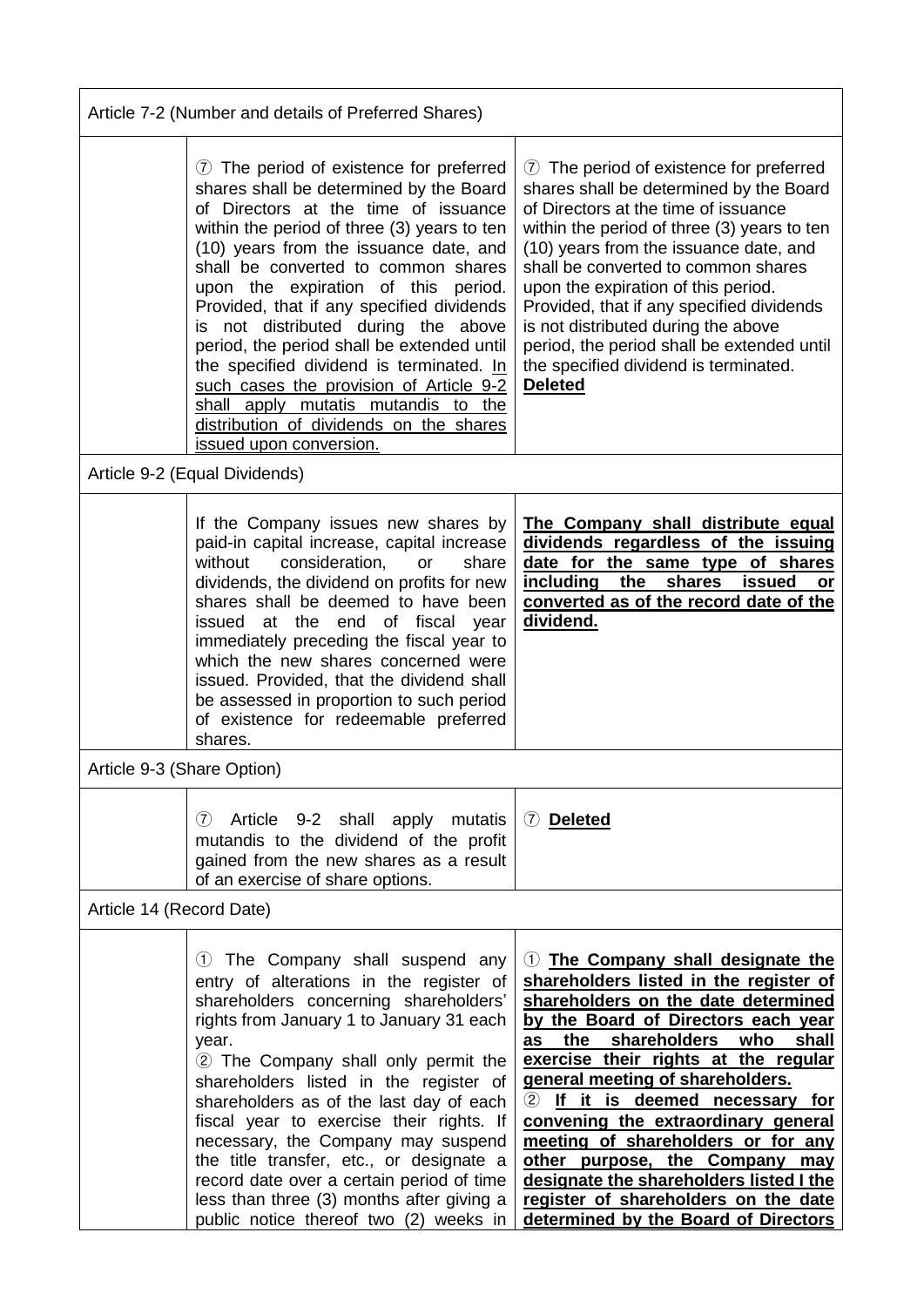|                          | advance through the resolution of the<br>board of directors.                                                                                                                                                                                                                                                 | the shareholders who shall<br>as<br>exercise their rights. The Company<br>shall give public notice thereof two (2)<br>weeks prior to the date set forth by a<br>resolution of the Board of Directors.                                                                                                                                                                                                                                                                                                                                                                                                                                                                                                                                                                                                                         |
|--------------------------|--------------------------------------------------------------------------------------------------------------------------------------------------------------------------------------------------------------------------------------------------------------------------------------------------------------|-------------------------------------------------------------------------------------------------------------------------------------------------------------------------------------------------------------------------------------------------------------------------------------------------------------------------------------------------------------------------------------------------------------------------------------------------------------------------------------------------------------------------------------------------------------------------------------------------------------------------------------------------------------------------------------------------------------------------------------------------------------------------------------------------------------------------------|
|                          | Article 15-2 (Issuance of Convertible Bonds)                                                                                                                                                                                                                                                                 |                                                                                                                                                                                                                                                                                                                                                                                                                                                                                                                                                                                                                                                                                                                                                                                                                               |
|                          | Conversion of shares shall<br>(5)<br>be<br>considered to have taken place at the<br>end of previous fiscal year for dividends<br>for profit or interest from shares issued<br>due to conversion.                                                                                                             | $\circled{5}$<br>The Company shall only pay<br>interest accrued beyond the payment<br>period prior to conversion when the<br>bonds<br>convertible<br>have<br>been<br>converted into shares.                                                                                                                                                                                                                                                                                                                                                                                                                                                                                                                                                                                                                                   |
|                          | Article 16 (Issuance of Bonds with Warrants)                                                                                                                                                                                                                                                                 |                                                                                                                                                                                                                                                                                                                                                                                                                                                                                                                                                                                                                                                                                                                                                                                                                               |
|                          | 5 Regarding bonds with warrants, new<br>shares shall be considered to have been<br>issued at the end of the fiscal year prior<br>to the fiscal year when total payment of<br>issuing price of new shares for dividends<br>for profit or interest from shares issued<br>due to exercise of preemptive rights. | 5 Deleted                                                                                                                                                                                                                                                                                                                                                                                                                                                                                                                                                                                                                                                                                                                                                                                                                     |
| Article 17 (Convocation) |                                                                                                                                                                                                                                                                                                              |                                                                                                                                                                                                                                                                                                                                                                                                                                                                                                                                                                                                                                                                                                                                                                                                                               |
|                          | The regular general meeting<br>(2)<br>of<br>shareholders shall be convened within<br>three (3) months after the ending of<br>annual financial closing period, and an<br>extraordinary<br>general<br>meeting<br>οf<br>shareholders shall be convened from<br>time to time when deemed necessary.              | The regular general meeting of<br>(2)<br>shareholders shall<br>be<br>convened<br>within three (3) months under the<br>base date prescribed in Article 14-1,<br>and an extraordinary general meeting of<br>shareholders shall be convened from<br>time to time when deemed necessary.                                                                                                                                                                                                                                                                                                                                                                                                                                                                                                                                          |
|                          | Article 38-2 (Composition of Audit Committee)                                                                                                                                                                                                                                                                |                                                                                                                                                                                                                                                                                                                                                                                                                                                                                                                                                                                                                                                                                                                                                                                                                               |
|                          | <change <math="" to="">\oslash&gt;<br/>(4)<br/><newly inserted=""><br/>(5)<br/>6 <newly inserted=""></newly></newly></change>                                                                                                                                                                                | Members of the audit committee<br>(4)<br>audit<br>shall<br>appoint<br>committee<br>members<br>the<br>from<br>appointed<br>directors<br>after the<br>directors<br>have<br>appointed<br>at<br>the<br>been<br>general<br>of shareholders.<br>meeting<br>In such<br>instance, one of the audit committee<br>members<br>shall<br>be<br>appointed<br>separately from other directors as a<br>director<br>audit<br>to<br>serve<br>as<br>an<br>committee<br>through<br>member<br>the<br>resolution of the general meeting of<br>shareholders.<br>5 Appointment of audit committee<br>member shall require majority vote<br>from the voting rights of shareholders<br>in attendance and at least one-fourth<br>(1/4) of total outstanding number of<br>shares. Provided, that when the voting<br>right can be exercised electronically |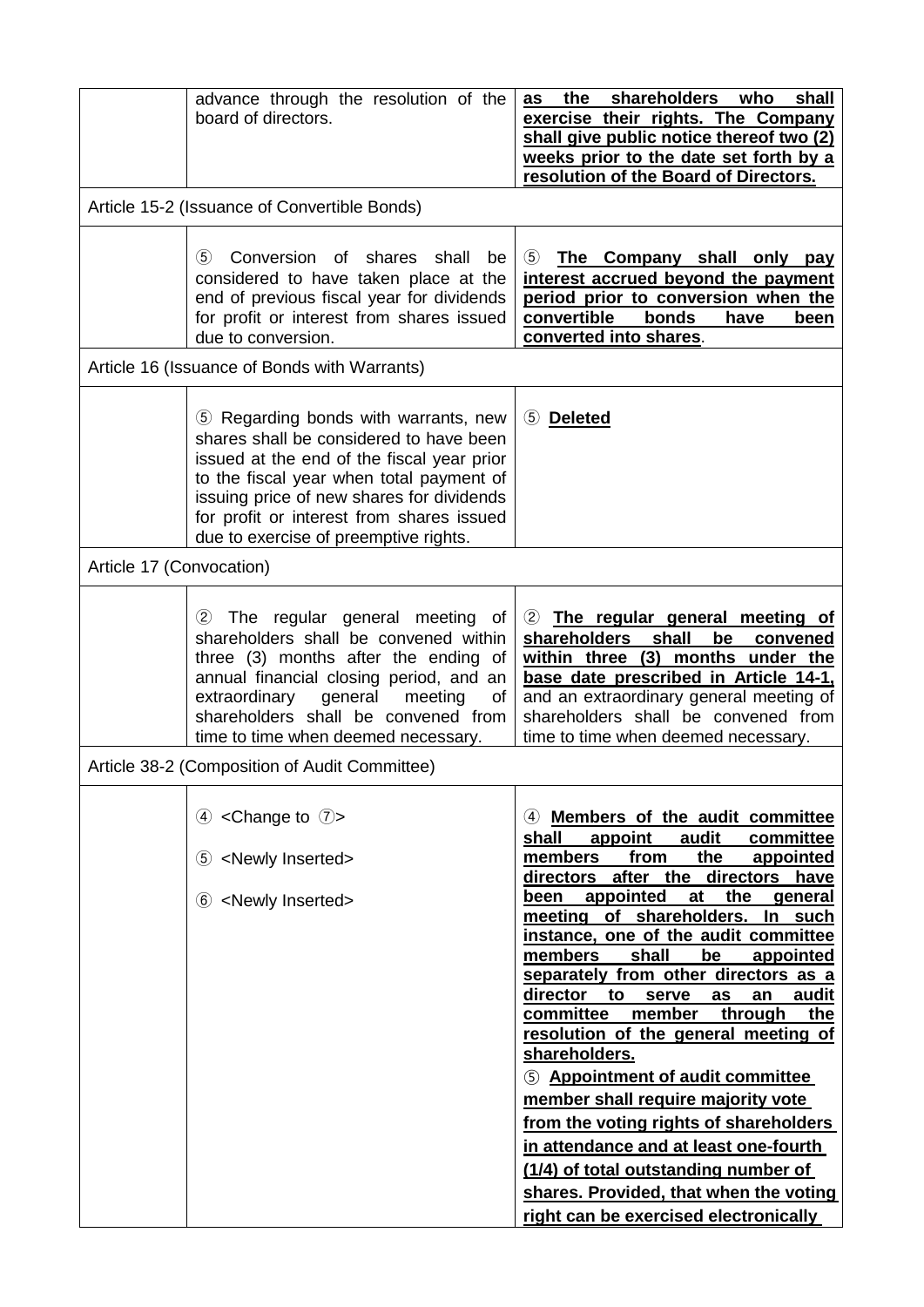|                        |                                                                                    | under Article 368-4 (1) of the            |
|------------------------|------------------------------------------------------------------------------------|-------------------------------------------|
|                        |                                                                                    | <b>Commercial Act, the appointment of</b> |
|                        |                                                                                    | an audit committee members may be         |
|                        |                                                                                    | resolved with the majority vote from      |
|                        |                                                                                    | the shareholders in attendance.           |
|                        |                                                                                    | 6 Shareholders holding shares in          |
|                        |                                                                                    | excess of three-hundredths (3/100) of     |
|                        |                                                                                    | a total number of outstanding shares      |
|                        |                                                                                    | aside from shares without voting          |
|                        |                                                                                    | rights (aggregate the shares held by      |
|                        |                                                                                    | an affiliated person(s), and other        |
|                        |                                                                                    | parties prescribed by the Enforcement     |
|                        |                                                                                    | Decree of the Commercial Act for the      |
|                        |                                                                                    | majority shareholder regarding            |
|                        |                                                                                    | appointment and dismissal of audit        |
|                        |                                                                                    | committee members other than an           |
|                        |                                                                                    |                                           |
|                        |                                                                                    | outside director) cannot exercise         |
|                        |                                                                                    | voting rights from such shares held in    |
|                        |                                                                                    | excess.                                   |
| Article 42 (Dividends) |                                                                                    |                                           |
|                        |                                                                                    |                                           |
|                        | 2 Dividends under Paragraph (1) shall                                              | Dividends under Paragraph (1)<br>(2)      |
|                        | be paid to the shareholders or pledgees                                            | shall be paid to the shareholders or      |
|                        | who are registered in the Register of<br>Shareholders as of the end of each fiscal | pledgees who are registered in the        |
|                        | year.                                                                              | register of shareholders as of the date   |
|                        |                                                                                    | prescribed in Article 14 (1)              |
|                        | Article 42-2 (Quarterly Dividends)                                                 |                                           |
|                        |                                                                                    |                                           |
|                        | 4 If the Company issues new shares   4 Deleted                                     |                                           |
|                        | (including conversion of reserves into                                             |                                           |
|                        | capital share, share dividends, request                                            |                                           |
|                        | of conversion of convertible bonds, or                                             |                                           |
|                        | exercise of warrants attached to bonds<br>with warrants) prior to the quarterly    |                                           |
|                        | dividend record date under Paragraph                                               |                                           |
|                        | (1) above, but after the commencement                                              |                                           |
|                        | date of the fiscal year concerned, the                                             |                                           |
|                        | new shares shall be deemed to have                                                 |                                           |
|                        | been issued at the end of the fiscal year                                          |                                           |
|                        |                                                                                    |                                           |
|                        | immediately prior to the fiscal year                                               |                                           |
|                        | concerned for the purpose of quarterly<br>dividends.                               |                                           |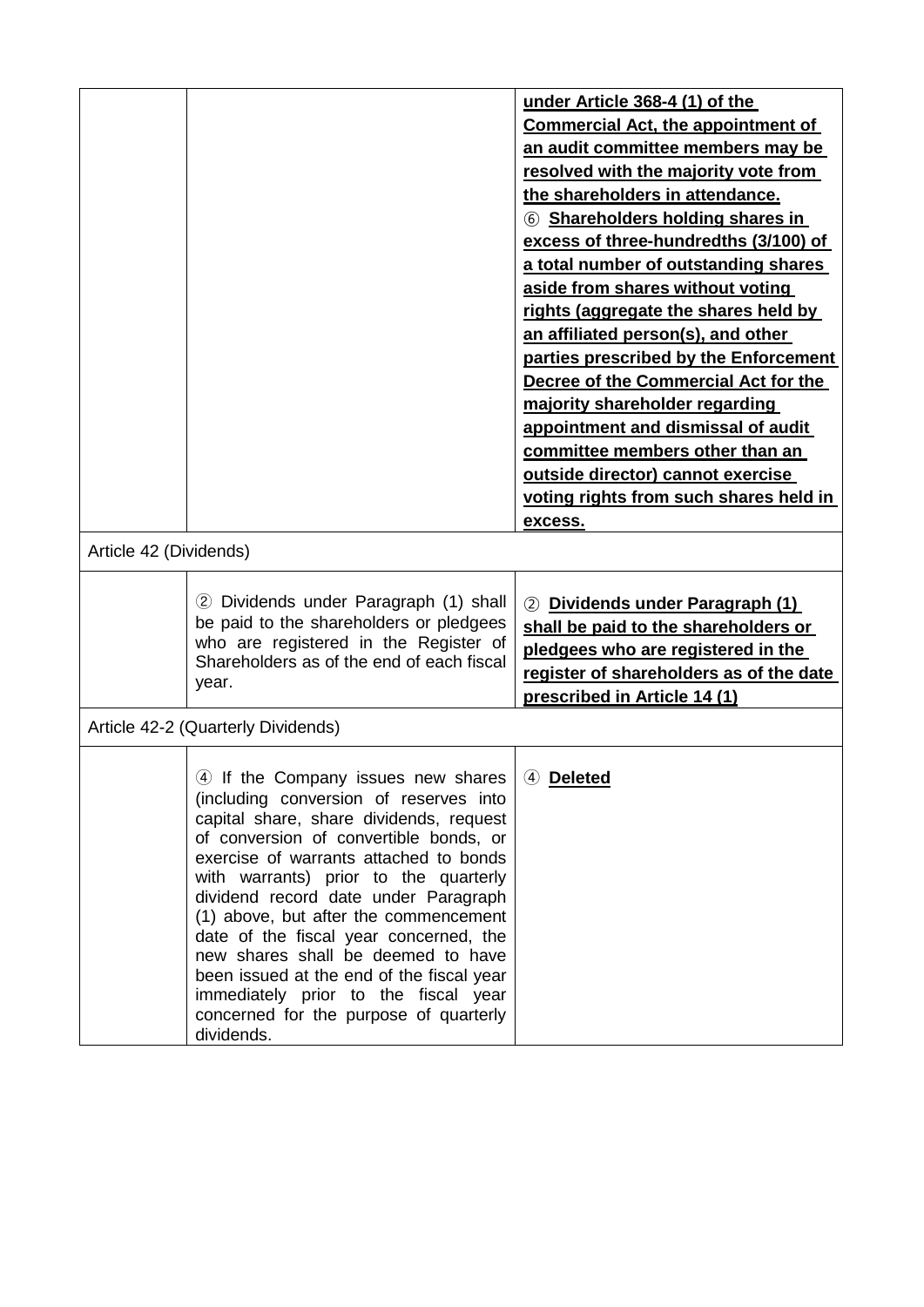## **No. 3 : Election of Directors**

## **The following candidate is nominated for Internal Board of Director.**

| Name:                                                                      | Seo, Won Sik                                                                         |
|----------------------------------------------------------------------------|--------------------------------------------------------------------------------------|
| Date of Birth:                                                             | September 15th, 1966                                                                 |
| Term:                                                                      | 3 years                                                                              |
| <b>Professional</b><br><b>Background:</b>                                  | Executive Vice President of Administration Department at<br>Shinsegae Inc. (Present) |
|                                                                            | Vice President of Administration Department at<br>Shinsegae DF Inc. (2018)           |
|                                                                            | Chief Officer at Administration Department at<br>Shinsegae International Inc (2014)  |
| <b>Academic Qualification:</b>                                             | Major in Korean Language and Literature, Korea University                            |
| <b>Nationality:</b>                                                        | Republic of Korea                                                                    |
| <b>Relationship with</b><br>the largest shareholder:                       | None                                                                                 |
| <b>Transactions with</b><br>company in the None<br>the<br>past three years |                                                                                      |

## **The following candidates are nominated for External Board of Director.**

| Name:                                                | Won, Jung Hee                                                                                            |
|------------------------------------------------------|----------------------------------------------------------------------------------------------------------|
| Date of Birth:                                       | January 17 <sup>th</sup> , 1959                                                                          |
| Term:                                                | 2 years                                                                                                  |
| <b>Professional</b>                                  | Advisor at Lee & Ko (Present)                                                                            |
| <b>Background:</b>                                   | Head of National Tax Service of Busan Province (2014)                                                    |
| <b>Academic Qualification:</b>                       | Undergraduate at Korea Military Academy<br>Master degree in Taxation and Accounting at Hongik University |
| <b>Nationality:</b>                                  | Republic of Korea                                                                                        |
| <b>Relationship with</b><br>the largest shareholder: | <b>None</b>                                                                                              |
| <b>Transactions with</b><br>the company:             | None                                                                                                     |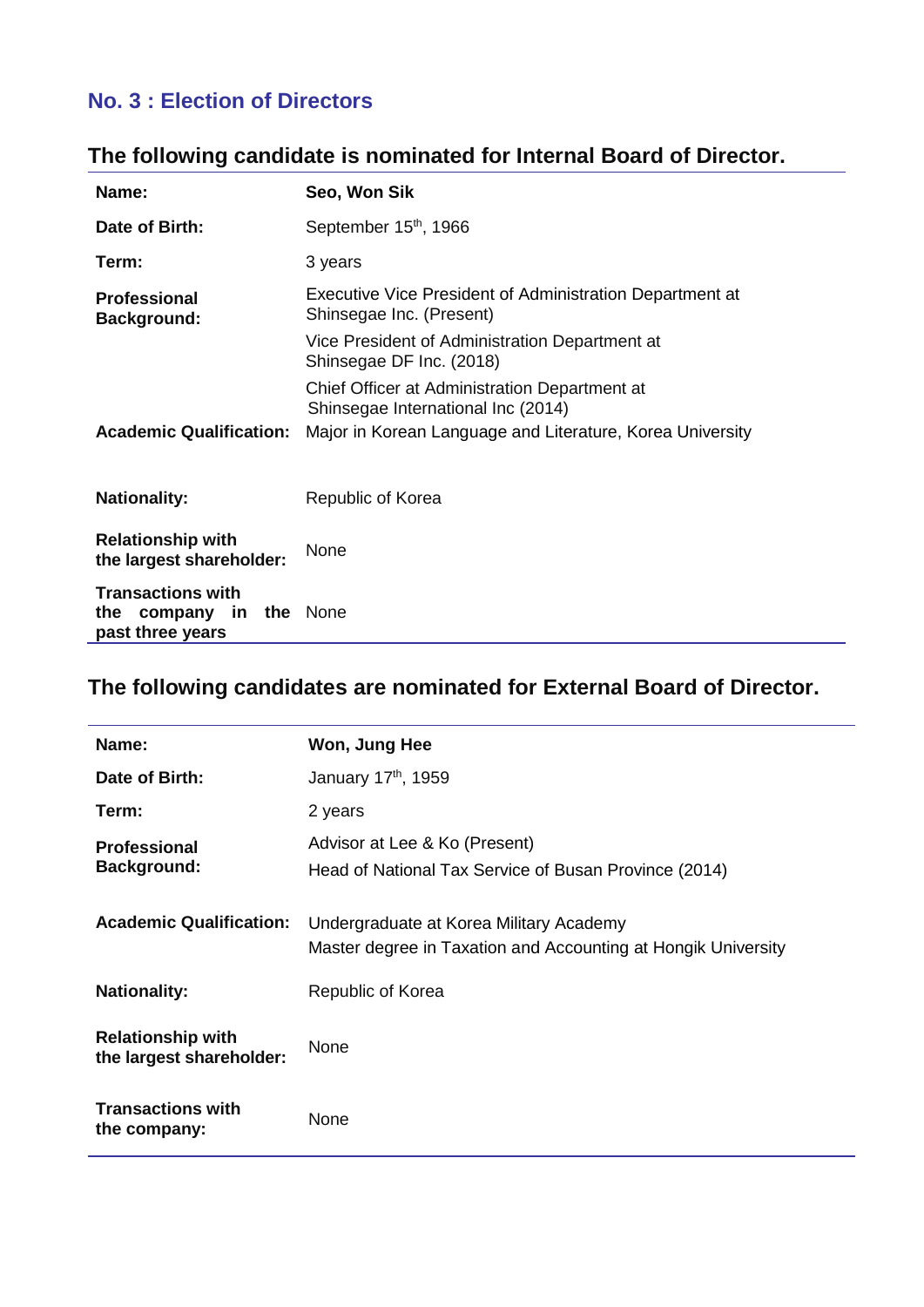| Name:                                                | We, Chul Whan                                                                                      |
|------------------------------------------------------|----------------------------------------------------------------------------------------------------|
| Date of Birth:                                       | February 17th, 1958                                                                                |
| Term:                                                | 2 years                                                                                            |
| <b>Professional</b><br><b>Background:</b>            | Lawyer at Dongsuwon Law Firm (Present)<br>Head of Korean Bar Association (2013)                    |
| <b>Academic Qualification:</b>                       | Undergraduate at Seoul National University of Education<br>Major in Law at SungKyunKwan University |
| <b>Nationality:</b>                                  | Republic of Korea                                                                                  |
| <b>Relationship with</b><br>the largest shareholder: | None                                                                                               |
| <b>Transactions with</b><br>the company:             | None                                                                                               |

## **No. 4 : Election of Audit Committee and Directors**

#### **The following candidate is nominated for External Board /Audit Committee Member.**

| Name:                                                | Kang, Kyeong Won                                                                          |
|------------------------------------------------------|-------------------------------------------------------------------------------------------|
| Date of Birth:                                       | January 15 <sup>th</sup> , 1960                                                           |
| Term:                                                | 2 years                                                                                   |
| <b>Professional</b><br><b>Background:</b>            | <b>First Deputy Secretary General at</b><br>Board of Audit and Inspection of Korea (2015) |
|                                                      | Deputy Secretay General for Public Sector Inspection (2014)                               |
| <b>Academic Qualification:</b>                       | Major in Public Administration, Yonsei University                                         |
| <b>Nationality:</b>                                  | Republic of Korea                                                                         |
| <b>Relationship with</b><br>the largest shareholder: | None                                                                                      |
| <b>Transactions with</b><br>the company:             | None                                                                                      |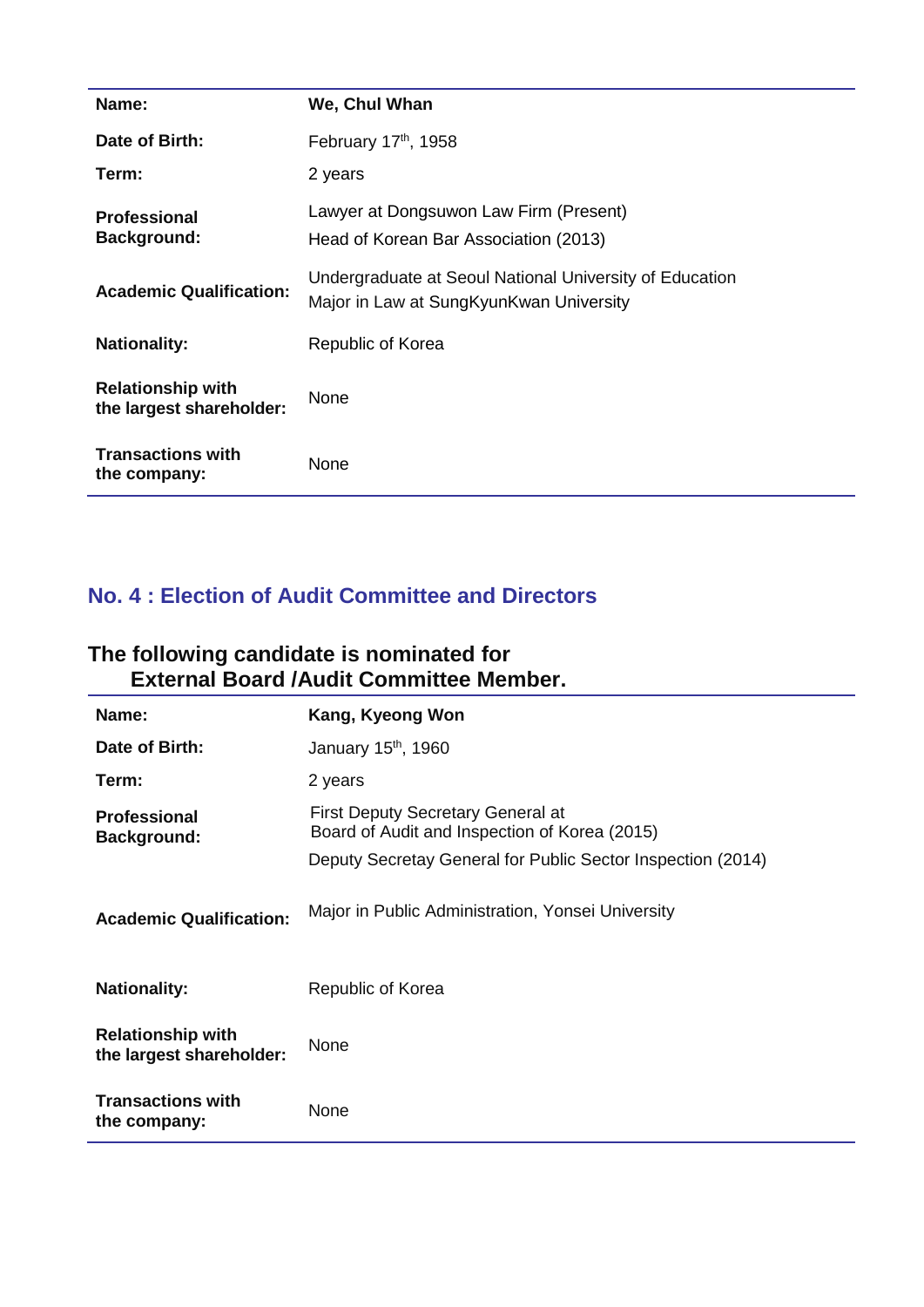## **No. 5 : Election of member of Audit Committee**

| Name:                                                | Won, Jung Hee                                                                                            |
|------------------------------------------------------|----------------------------------------------------------------------------------------------------------|
| Date of Birth:                                       | January 17th, 1959                                                                                       |
| Term:                                                | 2 years                                                                                                  |
| <b>Professional</b>                                  | Advisor at Lee & Ko (Present)                                                                            |
| <b>Background:</b>                                   | Head of National Tax Service of Busan Province (2014)                                                    |
| <b>Academic Qualification:</b>                       | Undergraduate at Korea Military Academy<br>Master degree in Taxation and Accounting at Hongik University |
| <b>Nationality:</b>                                  | Republic of Korea                                                                                        |
| <b>Relationship with</b><br>the largest shareholder: | None                                                                                                     |
| <b>Transactions with</b><br>the company:             | None                                                                                                     |

## **The following candidate is nominated for Audit Committee Members.**

## **No. 6 : Limit of Directors' Remuneration**

|                                    | 2021 | 2020 |
|------------------------------------|------|------|
| The total remuneration             | -    | 4.0  |
| <b>Remuneration Limit (KRW bn)</b> | 10   | 10   |
| <b>Number of Directors</b>         |      |      |